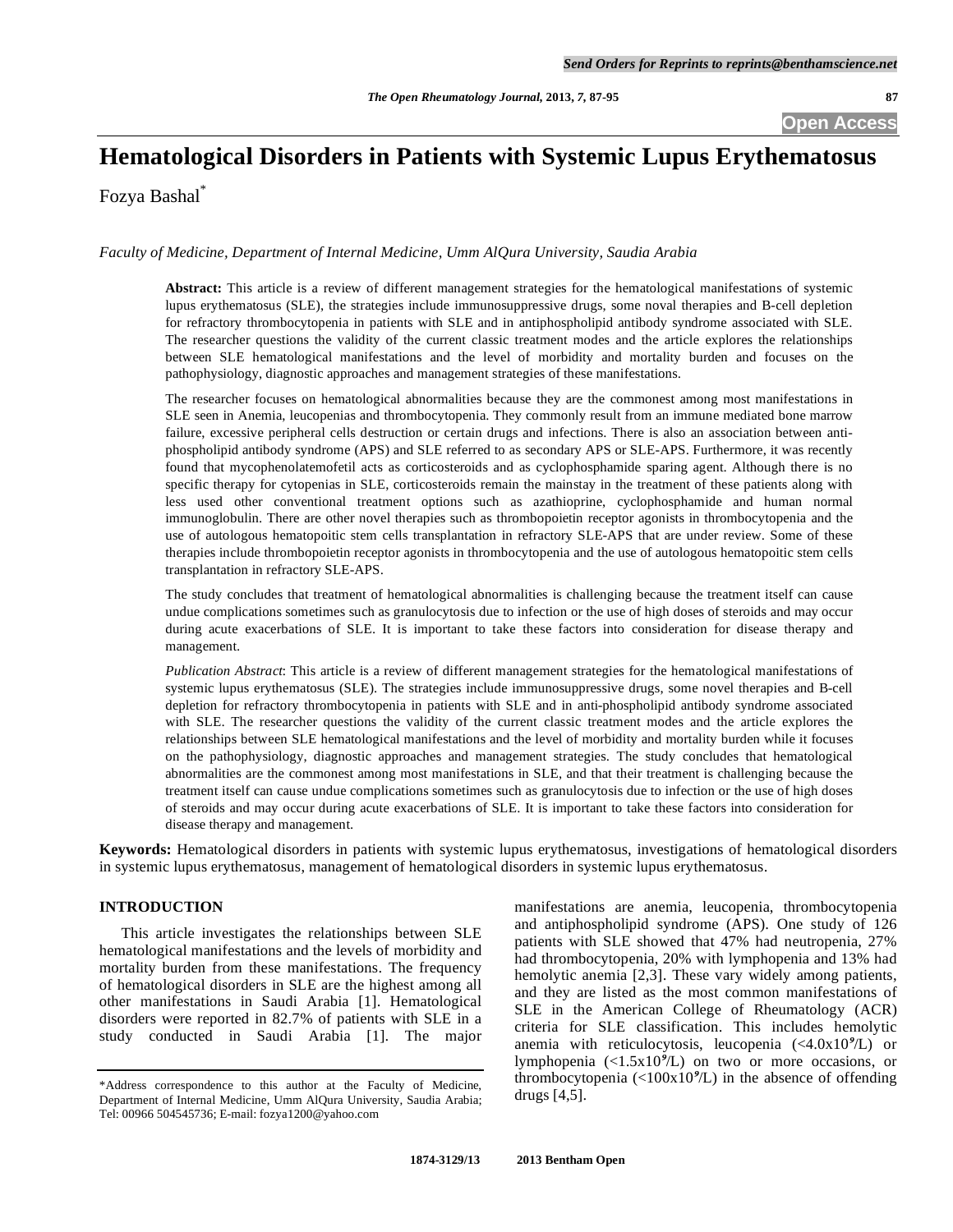Furthermore, antiphospholipid antibodies are found in approximately 30-40% of patients with SLE, but only about 10% have APS. Approximately half of APS cases are not associated with another rheumatic disease. In a study of 100 patients with confirmed venous thrombosis and no history of SLE, anti cardiolipin (aCL) antibodies were found in 24% and lupus anticoagulants (LA) in 4% [6,7].

 This article seeks to map the pathophysiology, diagnostic approaches and management strategies of different ematological manifestations in SLE patients. It takes into account Anemia, Leucopenia, Neutropenia, Thrombocytopenia, Pancytopenia, Leukocytosis, Lymphadenopathy and Splenomegaly. After defining the condition, the classic therapy is described then some management strategies that shift from the classic modes of treatment are suggested.

## **Anemia**

 It is a common hematological abnormality in SLE that is defined as hemoglobin levels of < 12g/dL for women and  $\leq$ 13.5 g/dL for men. It is categorized into the following: anemia of chronic disease (ACD), which is the most common form (60%-80%), iron deficiency anemia (IDA), autoimmune hemolytic anemia (AIHA), and anemia due to chronic renal insufficiency. In a cohort comprising 132 anemic patients with SLE, ACD was found in 37.1% of the cases, IDA in 35.%, AIHA in 14.4% and other causes of anemia in 12.9% of the patients [8].

 ACD results from suppressed erythropoiesis secondary to chronic inflammation (normocytic and normochromic, with a relatively low reticulocyte count, low to normal serum iron, adequate bone marrow iron stores and elevated serum ferritin level) [9]. Low levels of erythropoietin due to chronic inflammation or renal insufficiency and presence of anti-erythropoietin autoantibodies which are associated with European Consensus Lupus Activity Measurement (ECLAM) high score are found in some patients [8,10].

 IDA is defined by serum ferritin below 20 μg/dl [8]; it is common and may be the result of menorrhagia or increased gastrointestinal blood loss because of long term use of corticosteroids [8,9].

 AIHA is characterized by elevated reticulocyte counts, low haptoglobin levels, increased indirect bilirubin concentration and a positive direct Coombs' test [9]. It has been noted in up to 10% of patients with SLE. The presence of hemolytic anemia may associate with manifestations of severe disease such as renal disease, seizures and serositis. The presence of both immunoglobulin and complements on red blood cells is usually associated with some degree of hemolysis, while presence of complements alone (C3 and /or C4) is often not associated with hemolysis [9].

 Other types of anemia in SLE are rare. Pure red cell aplasia (PRCA), pernicious anemia (PA), and aplastic anemia have been reported in these patients. PRCA is characterized by antibodies directed against either erythropoietin or bone marrow erythroblasts, aplastic anemia is mediated by auto antibodies against bone marrow precursors [8,9].

 Furthermore, drugs, myelofibrosis, sideroblastic anemia, hemophagocytic syndrome and thrombotic microangiopathy are also implicated in the causation of SLE anemia (Fig. **1**).

 Microangiopathic hemolytic anemia (MAHA) is manifested by schistocytes on peripheral blood smear, elevated serum levels of lactate dehydrogenase and bilirubin. Many affected patients also have thrombocytopenia, renal involvement, fever and neurologic symptoms. These features are compatible with a diagnosis of thrombotic thrombocytopenic purpura (TTP). However, the pathogenesis of TTP in these patients is likely heterogeneous, as it may reflect vasculitis or antiphospholipid syndrome as well [9].

#### **Leucopenia**

 It is a typical feature of SLE which may occur as a result of lymphopenia, neutropenia or a combination of both. The prevalence of lymphopenia in SLE ranges from 20 to 81% and its degree may correlate with disease activity. Both T and B lymphocytes are reduced, while natural killer cells are typically increased [9]. Reduced surface expression of complement regulatory proteins CD55 and CD59 has been found in leucopenic patients with SLE [11, 12]. Deficiency of these proteins may make these cells susceptible to complement-mediated lysis. There is increasing evidence that endogenous production of type 1 interferons (IFNs) is implicated in the pathogenesis of neutropenia and lymphopenia in SLE. Elevated serum levels of IFN-a in SLE correlate inversely with leucocyte numbers [13,14].

 Immunosuppressive agents like azathioprine or cyclophosphamide have the potential to worsen leukopenia *via*  bone marrow suppression, which is less common.

## **Neutropenia**

 It is a common feature of SLE, with a prevalence rate of 47%, it may be mediated by anti-neutrophil antibodies. Increased levels of TNF-related apoptosis-inducing ligand (TRAIL) in SLE may contribute to neutropenia through excessive neutrophil apoptosis mediated neutropenia [15].

 Other causes for neutropenia development in SLE are drug induced such as immunosuppressant, concomittent edications other than corticosteroids, immunosuppressives or NSAIDs [16].

## **Decreased Eosinophils and Basophils**

 Steroid therapy may cause low absolute eosinophil and monocyte counts. The basophil counts may also be decreased in SLE, particularly during active disease [9].

## **Thrombocytopenia**

 It has a reported prevalence ranging from 7 to 30% in large series of patients with SLE [14]. Increased peripheral destruction of platelets and presence of anti-platelet antibodies, is the most likely pathogenic mechanism. Presence of antiphopholipid autoantibodies in some patients has a role. Antibodies against thrombopoietin, the thrombopoietin receptor c-Mpl and CD40L have been found in some thrombocytopenic patients with SLE [14].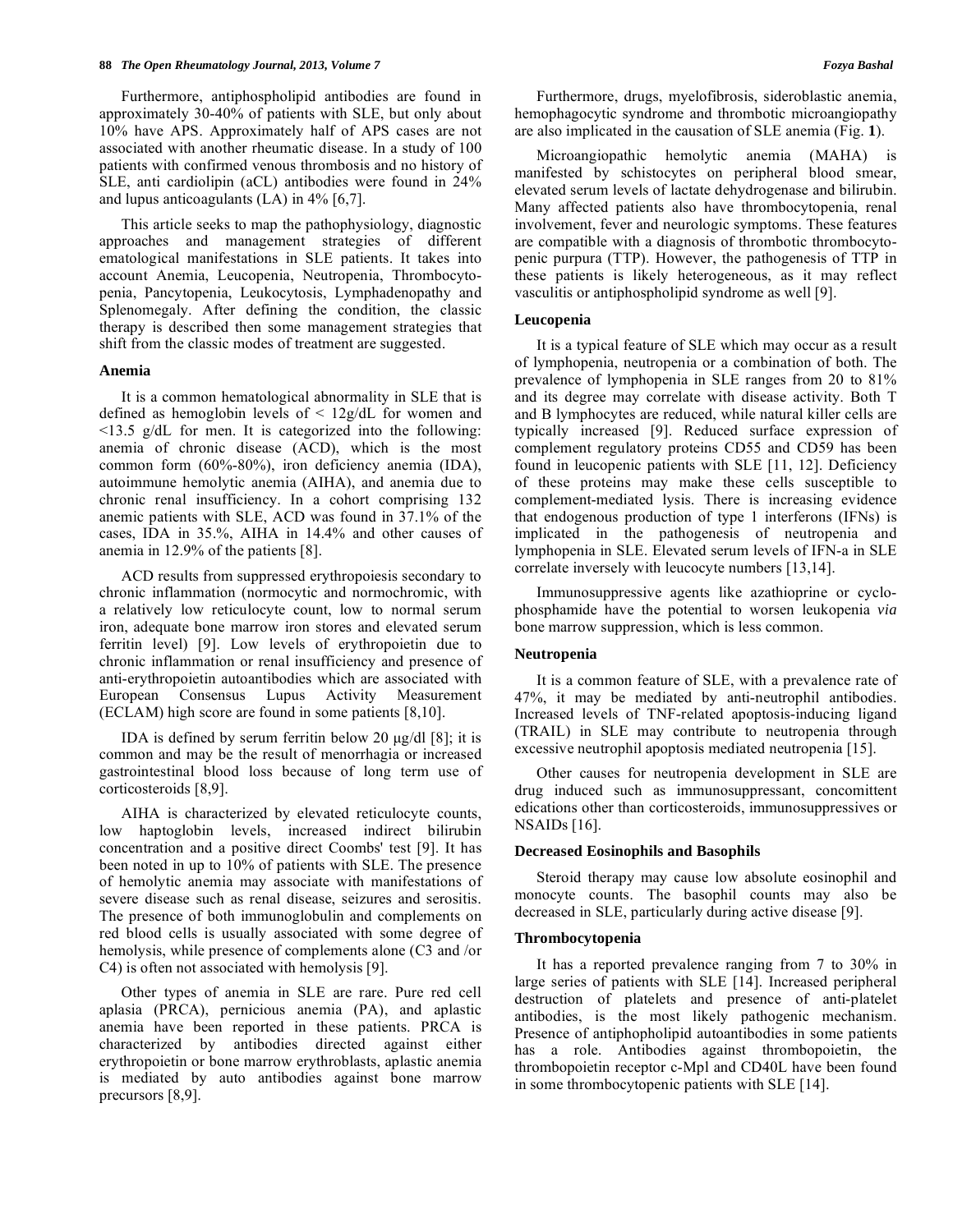## *Hematological Disorders in Patients with Systemic Lupus Erythematosus The Open Rheumatology Journal, 2013, Volume 7* **89**

 Thrombocytopenia in SLE may be acute in onset and extremely severe which is usually related to active disease and responds to corticosteroids. The chronic form is more common and is less likely related to disease activity; it is typically less responsive to steroid therapy.

 Immune thrombocytopenia (ITP) may predate SLE in up to 16% of patients, appearing up to 10 years before SLE becomes clinically apparent [14,17]. It has been estimated that 3-15% of patients with ITP develop SLE. Low baseline levels of complement C3 were found in some thrombocytopenic patients with SLE. This correlates with an increased risk of relapse in thrombocytopenia in these patients and predicts subsequent C3 measurements. Patients with a history of thrombocytopenia and a low complement level are likely to experience relapse in thrombocytopenia, regardless of other system flares.

 Thrombocytopenia is an independent risk factor for increased mortality in SLE. In a retrospective study of 126 SLE patients, late-onset thrombocytopenia was associated with an increased mortality [2]. In a more recent retrospective study of 632 patients with SLE, the authors found that the prevalence of thrombocytopenia was 58% at the time of diagnosis [18]. There was an apparent association between thrombocytopenia and disease activity, increased mortality and hypocomplementemia.

 TTP is a rare but life threatening complication in SLE. It was first described by Moschowitz in 1924 as a new disease characterized by the unique pathological findings of hyaline thrombi in many organs [19]. In 1966, a pentad of severe thrombocytopenia, microangiopathic hemolytic anemia, neurologic abnormalities, renal insufficiency, and fever were established [19]. These symptoms may, also present in SLE relapses. It is important to distinguish between the two diseases because of the therapeutic implications. Recently, a mechanism for platelet consumption in TTP has been elucidated. A deficiency of ADAMTS-13 (a disintegrin-like and metalloprotease with thrombospondin type 1 repeats, a specific von Willebrand factor-cleaving protease) or an autoantibody directed against it is responsible for some cases of TTP, leading to platelet aggregation and thrombosis. Detection of the fragmented peripheral red blood cells helps in early diagnosis of TTP. Severe ADAMTS13 deficiency and the presence of an inhibitor to ADAMTS13 may be highly specific for TTP and it indicates poor prognosis, delayed response to plasmapheresis, higher plasma volume requirement to achieve complete remission and more frequent flare-ups. High titers of anti-ADAMTS13 antibodies may be associated with a more advanced stage or refractory disease [19].

 Moreover, thrombocytopenia in SLE can be a complication of immunosuppressant therapy such as azathioprine and it is rarely caused by antimalarials such as hydroxychloroquine.

## **Pancytopenia**

 It may results from bone marrow failure, such as in the case of aplastic anemia. Macrophage activation syndrome, although unusual has been reported in SLE. It is manifested by fever, weight loss, arthritis, pericarditis, rash, myocarditis, nephritis, splenomegaly, hepatomegaly, lymphadenopathy, anemia, leukopenia, hyperferritinemia, anti-DNA antibodies, low CRP  $( $30 \text{ mg/L}$ )$  and hypocomplementemia [9].

## **Leukocytosis**

 Mostly granulocytosis, is usually due to infection or the use of high doses of steroids, but may occur during acute exacerbations of SLE. A shift to more immature forms (a "left" shift) suggests infection [9].

## **Lymphadenopathy and Splenomegaly**

 Enlargement of lymph nodes occurs in approximately 50% of patients with SLE. It is more frequently noted at disease onset or during exacerbations. Lymphadenopathy can also be due to infection or a lymphoproliferative disease in SLE such as angioimmunoblastic T cell lymphoma which is characterized by arthritis, Coombs' positive hemolytic anemia, skin rash, fever, and weight loss [9].

Splenomegaly occurs in  $10\% - 46\%$  of patients, particularly during active disease. Pathologic examination of the spleen reveals an onion skin appearance of the splenic arteries, a lesion that is thought to represent healed vasculitis. The possibility of lymphoproliferative malignancy needs to be considered well in SLE patients with lymphadenopathy and/or splenomegaly as the risk of non-Hodgkin lymphoma is increased four to five fold in SLE [9].

## **AN APPROACH TO THE INVESTIGATIONS OF HEMATOLOGICAL DISORDERS IN SLE**

 A detailed history is essential, including symptoms of anemia, bleeding tendencies, and particular attention should be given to drugs such as statin, antibiotic and angiotensin converting enzyme inhibitor use. Leucopenia and thrombocytopenia may complicate treatment with azathioprine, methotrexate and rarely, cyclosporine mycophenolatemofetil or hydroxychloroquine. Neutropenia may follow pulsed cyclophosphamide. Macrophage activation syndrome should be considered if cytopenia develops rapidly, especially in juvenile SLE. If neutropenia with pyrexia >38.0º C is present, blood cultures and samples from other sites should be sent for microbiological examination. In cases of pancytopenia or suspected pure red cell aplasia, parvovirus B19 serology should be performed [9.14]. Reticulocyte index is the major step for determination of the cause of anemia [9]. If the reticulocyte count is high, a hemolytic process or acute bleeding should be suspected, if it is low, anemia of chronic disease or nutritional deficiencies namely IDA, folate and vitamin B12 deficiency should be suspected (Fig. **2**). Examination of peripheral blood film stained with Wright's stain provides clues in the diagnosis of anemias, leucopenia and thrombocytopenia.

 Other tests are specific according to the presenting problems. Ferritin is necessary for diagnosing IDA. Concentrations greater than 20μg/dL, excludes IDA and a bone marrow examination may be considered; however, because ferritin is an acute phase reactant, it can be elevated in any inflammatory process of any cause.

 Direct Coomb's test, serum lactate dehydrogenase, liver function tests, immunoglobulins and serum protein electrophoresis have to be measured in AIHA [9].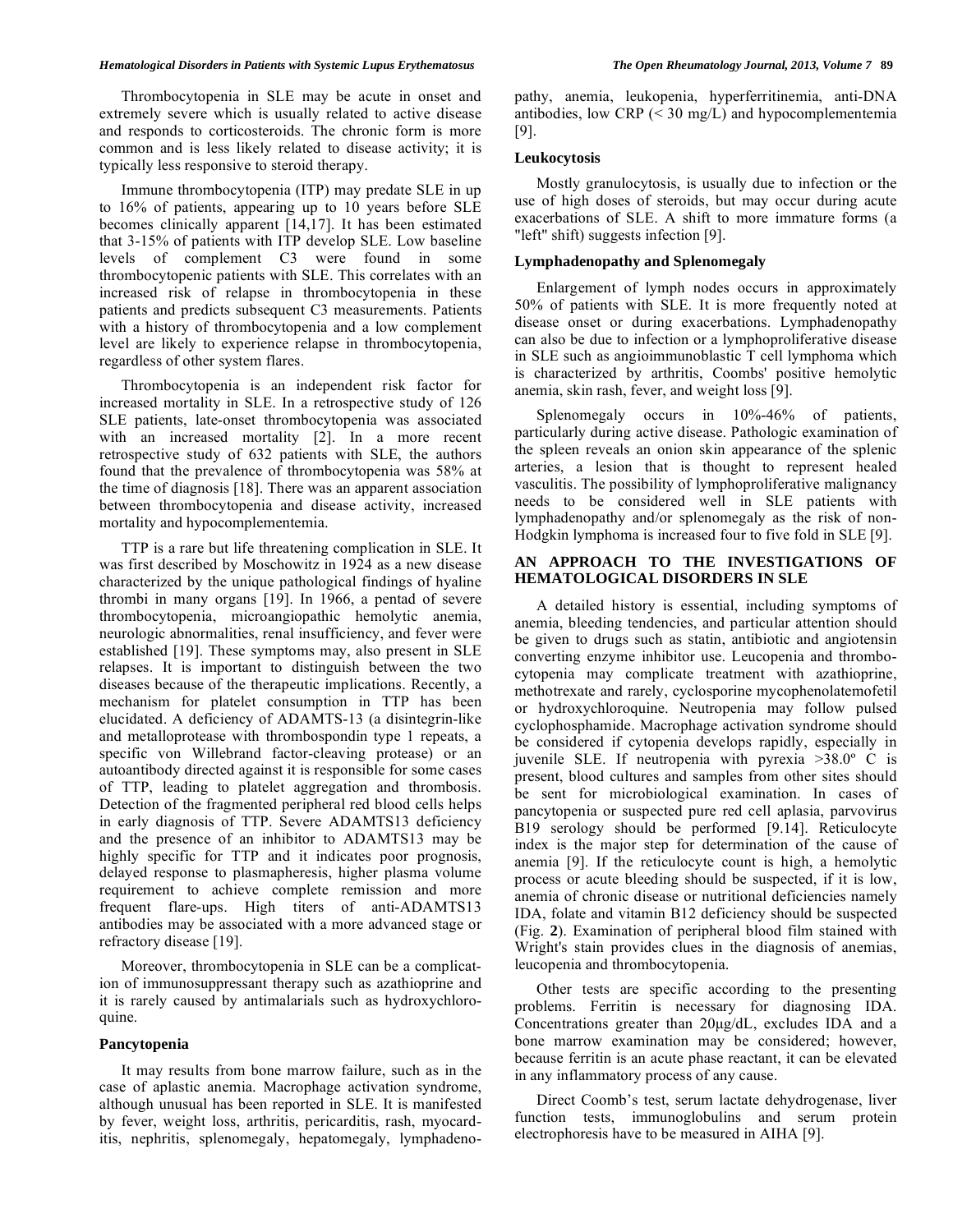

**Fig. (1).** Causes of anemia in SLE.

 Peripheral blood gene rearrangement studies (immunoglobulin heavy chain gene or T-cell receptor gene rearrangement) should be considered if there is a high index of suspicion of a lymphoproliferative disorder.

 Measurement of anti-platelet antibodies, mainly directed against glycoproteins IIb/IIIa and Ib/IX are helpful in cases of severe and refractory thrombocytopenia [14].

 IgG and IgM anti-neutrophil and anti-lymphocyte antibodies may also be measured using flow cytometry to determine the cellular specificity and antibody immunoglobulin class.

 Bone marrow examination should be considered in all cases of severe or persistent leucopenia or thrombocytopenia in SLE and in pancytopenia, particularly if the patient is receiving myelotoxic therapy such as azathioprine, mycophenolate or cyclophosphamide. Specific features may present in the marrow to suggest drug-induced myelotoxicity [14].

## **MANAGEMENT**

## **Anemia**

 Asymptomatic ACD does not require specific treatment, but if symptoms develop due to ACD and there is no indication for steroids or other immunosuppressive therapy, an erythropoiesis-promoting agents should be given such as epoetin alfa (recombinant human erythropoietin) or darbepoetin alfa, a unique molecule that stimulates erythropoiesis with a longer half life than recombinant human erythropoietin. If patients do not respond to erythropoiesis promoting agents consider administering steroids at high doses (prednisolone 1mg/kg per day in divided doses, or its equivalent). If the response is unsatisfactory (hemoglobin still <11g/dL) approximately one month after initiating treatment, the dose should be reduced and discontinued if there is no other indication for its use, but if response is good, steroid dose should be tapered to the lowest dose that maintains the improvement. Immunosuppressive also may help, but they carry a risk of further bone marrow suppression.

 In the absence of active inflammation, erythropoiesisstimulating agents may be indicated in patients with anemia due to renal insufficiency if they present with symptomatic anemia or hemoglobin concentration <11g/dL.

 PRCA responds to steroids, although cyclophosphamide and cyclosporine have been successfully employed. In aplastic anemia, immunosuppressive therapy may be effective.

 AIHA responds to steroids (1mg/kg per day prednisone or its equivalent in divided doses) in 75 to 96% of patients. Once the hematocrit begins to rise and the reticulocyte count falls, steroids can be rapidly tapered. If there is no response, consider pulse steroids (1000 mg methylprednisolone intravenously daily for three days), azathioprine (up to 2 mg/kg per day), cyclophosphamide (up to 2 mg/kg) or splenectomy which has success rates as high as 60% in some cases. Intravenous immunoglobulin, danazol, mycophenolate and rituximab are other options for refractory AIHA [9].

## **Thrombocytopenia**

 Treatment should be considered if bleeding or severe bruising are present, or platelet counts <50x10**9**/L. In cases of severe thrombocytopenia (<20x10**9**/L), treatment with prednisolone in tapering doses (from 1mg/kg/day) should be commenced. Pulsed methylprednisolone may also be used. It was thought that there is probably no advantage in the use of pulsed methylprednisolone over high-dose oral steroids, however; the risk of serious adverse effects such as avascular necrosis is increased [21,22]. Treatment with four to eight cycles of oral high dose dexamethasone (40 mg per day for four days) at intervals of two to four weeks may result in similar remission rates and better long-term responses than those treated with daily prednisone. Presence of antibodies against the TPO receptor may be associated with a poorer response to steroids. Most patients respond to steroid therapy within one to eight weeks. If there is no significant increase in the platelet count within one to three weeks or side effects are intolerable, other treatments should be considered [9,14].

 Azathioprine is a steroid-sparing agent used in treating SLE thrombocytopenia [23,24]. Cyclosporin is an alternative immunosuppressive drug to treat SLE cytopenias [25]. In an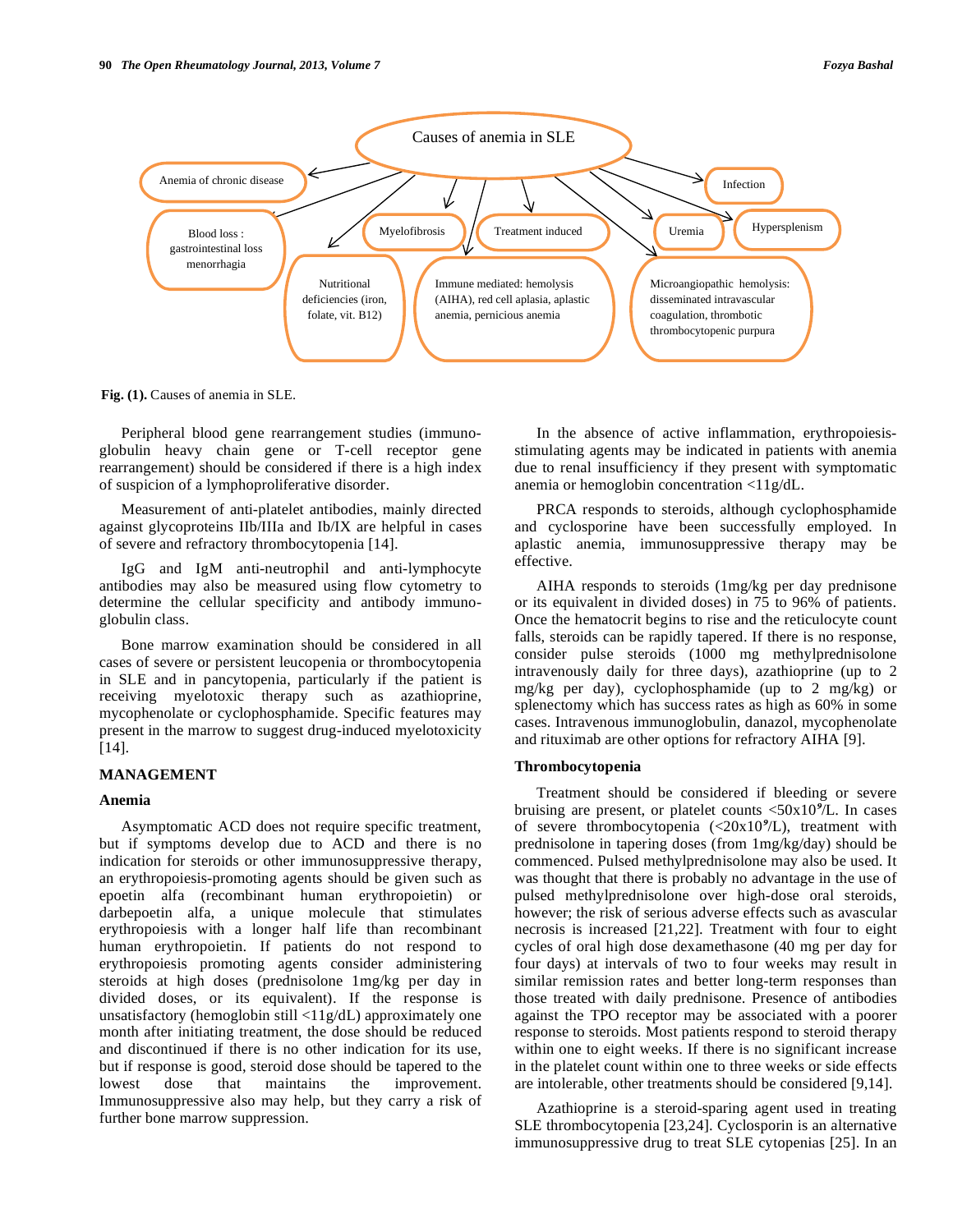

**Fig. (2).** Initial approach to Anemia in SLE.

open-label trial on 16 lupus patients, platelet and leucocyte levels returned to normal in those who were treated with cyclosporin 3-5 mg/kg/day for an average treatment period of 30 months [26], but as the use of cyclosporine carries the risk of nephrotoxicity, the preferred doses are up to 2.5 mg/kg/day, lower doses with close monitoring of renal function and blood pressure are beneficial. Its success as a steroid-sparing agent in lupus associated thrombocytopenia, has been reported [27].

 Treatment with a combination of prednisolone and hydroxychloroquine may be an adequate alternative for controlling thrombocytopenia in many patients [28].

 If treatment with prednisolone or steroid-sparing agents is unsuccessful, splenectomy should be considered which has been shown to produce good response [29,30]. Appropriate prophylactic measures against infection should be considered with the use of pneumococcal, haemophilus influenzae type B and meningitis vaccines and prophylactic antibiotics such as penicillin V following splenectomy, particularly in patients with additional chronic hypocomplementemia, as there might be risk of a flare in disease activity [14].

 Intravenous immunoglobulins (IVIG) are well established in the treatment of ITP. They are very effective in some patients with lupus associated thrombocytopenia who show a long-lasting response to treatment [31,32]. IVIG down regulate autoantibody production, neutralize pathogenic autoantibodies by anti-idiotypic antibodies, inhibit complement-mediated damage, modulate cytokine production, induce apoptosis in lymphocytes and monocytes and modulate both B and T lymphocyte function. The therapeutic dose in severe SLE thrombocytopenia is 2g/kg, for five consecutive days.

 Danazol is generally safe and well tolerated and like IVIG can be used in pregnancy [33,34].

## **Refractory Cytopenias and TTP**

 Severe and refractory cytopenias and aplastic anemia in SLE may necessitate treatment with more potent cytotoxic drugs. Oral cyclophophamide in doses of  $0.75$ -1.0 g/m<sup>2</sup> body surface area or intravenous 10-5 mg/kg, intravenously monthly for at least 4 months appears useful in severe lupusassociated thrombocytopenia refractory to standard therapies [35]. Lower doses given more frequently, for example every 2 weeks, are used to improve tolerability without loss of efficacy. High dose intravenous cyclophosphamide has been successfully used in treating aplastic anemia complicating SLE, concurrent use of recombinant human G-CSF and antibiotics are needed. Plasmapheresis has been used to treat refractory autoimmune thrombocytopenia, PRCA, hemophagocytic syndrome, MAHA and pancytopenia in SLE [14, 35].

 Plasmapheresis continues to be the mainstay in the treatment of patients with TTP, even when there is concomitant SLE. Mortality from TTP has decreased dramatically from 90% without treatment to 8-25% with the institution of plasmapheresis [36,20]. Other therapies that have been used include high dose steroids, cyclophosphamide and intravenous immunoglobulin. Rituximab, a monoclonal antibody against CD20 receptor, has been used in four reported cases of refractory TTP in SLE. The reported response and disease specific survival was 50% [36-38].

## **Mycofenolate Mofetil (MMF)**

 MMF, an immunosuppressive drug widely used in solid organ transplantation, is increasingly used in SLE. It is rapidly becoming an alternative therapy for remission induction and maintenance of lupus nephritis, and it is less toxic than intravenous cyclophosphomide. It is also reportedly used in the in the management of refractory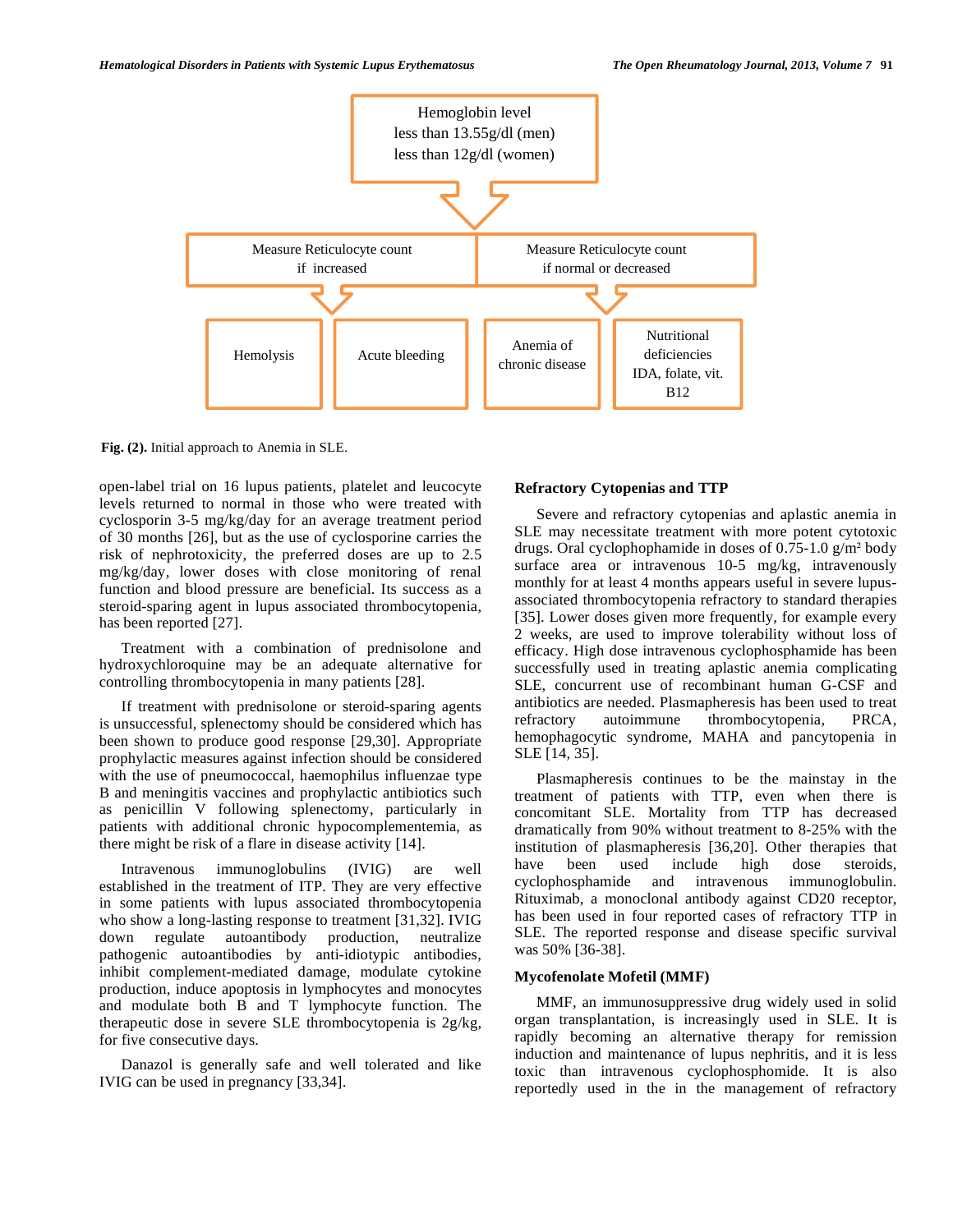hemolytic anemia and thrombocytopenia complicating SLE. It has been used in conjunction with cyclosporin in the treatment of PRCA in SLE [38]. Its use in SLE is increasing and it remains a promising therapy for the management of its hematological manifestations [39,40].

## **Anti-B-Cell Therapies**

 Rituximab is a chimeric monoclonal antibody against human CD20. It rapidly depletes peripheral blood CD20 positive B cells *via* complement-mediated and antibodydependent cellular cytotoxicity. In SLE patients, rituximab has been shown to deplete autoreactive B cells and reduce autoantibody production by plasma cells [41-42]. Its use in severe thrombocytopenia showed a favourable response in stabilizing platelet numbers over  $100x10<sup>3</sup>/l$  for  $> 6$  months and disappearance of anti-DNA antibodies. Rituximab has also been used successfully in treating AIHA in SLE [14]. Overall, current data suggest that rituximab is a promising option for the treatment of severe hematological manifestations in SLE. Belimumab, is a fully human monoclonal antibody that binds to autoreactive B-cell survival factor B-lymphocyte stimulator (BLyS) with high affinity. It neutralizes human BLyS bioactivity *in vitro* and *in vivo* and it has been tested in a Phase I trial that included 70 SLE patients and was found to be safe with no clinically significant differences from placebo in adverse events. It also significantly reduces circulating B cells and anti-dsDNA antibodies. Phase II trial includes 449 patients with SLE, it was found that there was a longer time to disease flare in patients receiving belimumab compared with placebo, while a reduction in anti-dsDNA titres was also noted. In a subgroup analysis, patients with serologically active disease responded significantly better to belimumab therapy [43].

## **Other Approaches**

 Eltrombopag is a thrombopoeitin (TPO) receptor agonist that activates TPO surface receptor on the megakaryocytes which results in increased platelets production. It is approved for treatment of ITP. This drug is being used successfully in some patients with SLE who had refractory ITP and appear to be effective as a rapidly acting corticosteroid sparing therapy for patients with ITP associated with SLE [44]. One retrospective review of 3patients with SLE-associated ITP refractory to treatment with corticosteroids and other immunosuppressive therapy, were treated with eltrombopag at adose of 50 mg daily, they maintain acceptable platelet counts >50,000/mL for >6 months following tapering and cessation of corticosteroids dosage. The drug was welltolerated and there were no adverse events [44].

 Romiplostim (AMG 531) is another TPO receptor agonist that is licensed for the treatment of chronic refractory ITP. It has no sequence homology with TPO, hence there is less risk of developing antibodies against endogenous TPO. It is administered as weekly subcutaneous injections and the response is dose-dependent, peaking at Days 12-15 [14,45]. Litrature review revealed a case report of successful treatment of a pregnant woman with SLE at 27 week of gastation, she developed severe thrombocytopenia presented with bleeding at multiple sites. Her thrombocytopenia was resistant to most treatment modalities, including steroids, IVIG, immunosuppressives and even Rituximab. The addition of Romiplostin to her results in an adequate

response of platelets count and control of bleeding with improvement of thrombocytopenia [46].

## **Antiphospholipid Syndrome (APS)**

 APS was first described in 1980 in patients with SLE who had increased titers of aCL with the clinical features of recurrent thrombosis, thus defined as secondary APS. But later on, by 1985 it had become apparent that some of these patients exhibited no features of underlying connective tissue disease and the concept emerged that APS could exist as a primary syndrome [47]. Systemic clinical manifestations such as central nervous system, renal and skin involvement, in addition to laboratory markers such as antinuclear antibodies and persistent thrombocytopenia may define a subgroup of primary APS closer to full-blown SLE. It was noted that we may deal with:

 Patients initially classified as Primary APS gradually developing SLE, or, - Patients with SLE and associated APS, or, - Patients with SLE and positive antiphospholipid antibodies without APS manifestations [48].

 In a cohort of 1000 patients with APS, 53.1% had primary APS (P-APS), while 36.2% had APS associated with SLE (SLE-APS) and with other diseases in 5.9% [49].

## **Revised Sapporo Classification Criteria for APS**

 APS is present if at least one of the following clinical criteria and one of the laboratory criteria are met: **Clinical criteria:** Presence of either vascular thrombosis or pregnancy morbidity, defined as following: **1- Vascular thrombosis:** One or more episodes of venous, arterial, or small vessel thrombosis in any tissue or organ. Thrombosis must be confirmed by objective validated criteria, i.e. unequivocal finding of appropriate imaging studies or histologic evidence of thrombosis without inflammation in the vessel wall. **2- Pregnancy morbidity:** - One or more unexplained death at or beynod the 10th week of gestation of a morphologically normal fetus, with normal fetal morphology documented by ultrasonography or by direct examination of the fetus, OR - One or more premature births before the 34th weeks of gestation of a morphologically normall neonate because of eclampsia or severe preeclampsia, or placental insufficiency, OR - Three or more unexplained consecutive spontaneous abortions before the 10th week of gestation, that are not explained by maternal or paternal chromosomal abnormalities or by maternal anatomic or hormonal causes. **Laboratory criteria:** The presence of aPL, on two or more occasions at least 12 weeks apart and no more than five years prior to clinical manifestations, as demonstrated by one or more of the following: - Lupus anticoagulant (LA) activity in plasma, detected according to the guidelines of the ISTH (Scientific Subcommittee on Las/phospholipid-dependent antibodies). aCL antibody of IgG and/or IgM isotype in serum or plasma, in moderate or high titer ( $>40$  units GPL or MPL or  $>99$ <sup>th</sup> percentile), measured by a standardized ELISA. - Antibodies to  $B_2$ -glycoprotein I (anti- $\beta_2$ GPI) of IgG and/or IgM isotype in serum or plasma (at a titer  $>99<sup>th</sup>$  percentile), measured by a standardized ELISA [50,51].

 Catastrophic antiphospholopid syndrome (CAPS), is rare and comprises less than 1% of APS cases and is associated with multiple, widespread vascular occlusions, high titer aPL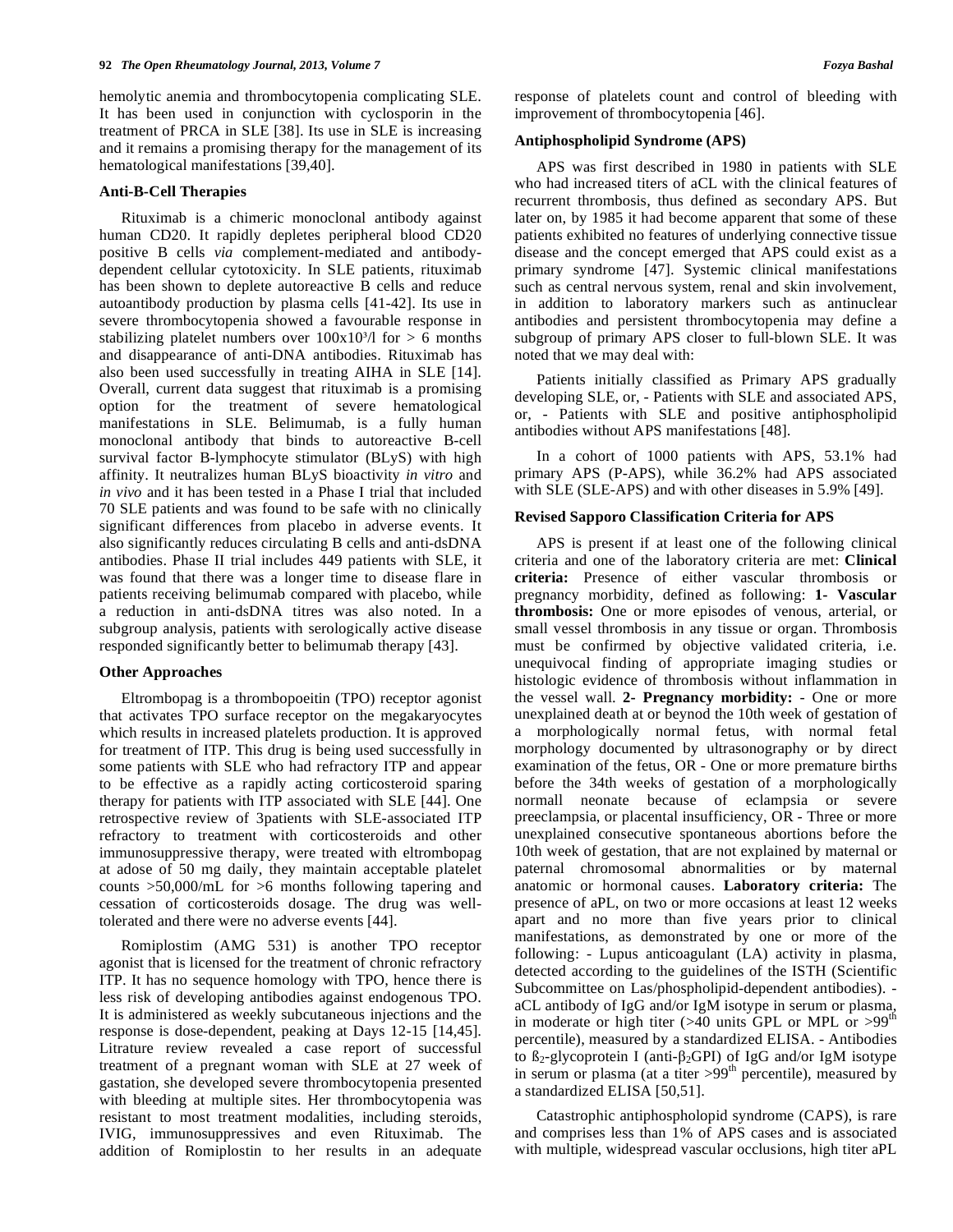## *Hematological Disorders in Patients with Systemic Lupus Erythematosus The Open Rheumatology Journal, 2013, Volume 7* **93**

antibody and significant mortality. Patients may develop multiple vascular occlusions in a short period of time. CAPS is frequently fatal, with a reported mortality rate approaching 50% despite anticoagulant and immunosuppressive treatment [52].

 CAPS may affect SLE-APS patients with female to male ratio of 8.5:1 as compared to 1.5:1 in P-APS, it occurs at significantly younger age. In a cohort of 103 patients with SLE who had CAPS (SLE-CAPS) from CAPS registry, it was found that CAPS was the first manifestation of APS in 46% SLE patients, there were precipitating factors in 61% of patients, among them infections were present in 29%, surgical procedures in 10%, active lupus (flare) was present in 9%, obstetrical conditions in 6%, while in 39% of cases, the precipitating factors were unknown. Cerebral involvement was more likely in SLE-CAPS. This cohort showed that the administration of cyclophosphamide to patients with SLE-CAPS was associated with increased survival, whereas it had a worsening effect on the prognosis of patients with P-CAPS. The presence of lupus in patients with CAPS is a poor prognostic factor as regard to the mortality in CAPS which can be attributed to increase lupus activity and organ damage that already been there at the time of CAPS event [52].

#### **Management of APS**

 Treatment of different manifestations of SLE-APS or secondary APS is the same as that of P-APS. However, other issues that need to be considered are:

 **Hydroxychloroquine (HCQ)** HCQ addition in the treatment of patients with SLE, APS either primary or secondary is associated with decrease aPL titers and decrease risk of thrombosis [53]. HCQ inhibits the aPL-induced expression of platelet GPIIb/IIIa receptor (platelet activation) in a dose-dependent fashion [54]. One study showed that HCQ reverse the binding of IgG-B2GPI complexes to phospholipid bilayers and cells, thus reducing thrombotic events in APS patients [55].

 **Rituximab** Treatment with rituximab results in B cell depletion. A litrature review of 21 patients with APS, showed the resolution of APS clinical manifestation in 19 patients, 2 responded but had recurrence of manifestations later (1had deep vein thrombosis and the other had thrombocytopenia), 2 did not respond to rituximab, the serological outcomes were reported in 12 patients, and in 10 of them, aPL either became negative or decreased significantly [56]. A systematic review of the off-label use of rituximab in APS revealed the high rate of therapeutic response in patients with APS (92%) [57,58]. One case report of CAPS with pulmonary manifestation had showed the effectiveness of rituximab in inducing remission and improvement of other life threatening complications in catastrophic APS [59].

## **Autologous Hematopoietic Stem Cell Transplantation (HSCT)**

 Autologous HSCT appears to be a promising therpy in SLE-APS, as shown in one study conducted on 46 patients with severe and refractory SLE and APS, prevalence of APS was 61%. 10 patients had positive LA, and 14 patients had high titers of aCL antibodies immediately before the stem cell transplantation. LA disappeared in 75% of patients after HSCT, aCL IgG titers were normalized in 71% of patients, while aCL IgM became and remained negative in 82% of patients. 82% of patients with SLE-APS discontinued anticoagulation a median of 4 months after the transplantation, 78% remained thrombosis free for up to 78 months (median 15 months) after HSCT. All 46 patients with SLE treated by HSCT, had shown decreased levels of ANA titers [60].

 Moreover, treatment SLE-APS patients with HSCT and rituximab appears to be promising also, but further investigation and more clinical trials are required to evaluate the safety profile of these drugs, to identify the patients suitable for these aggressive therapeutic approaches and to know the effect of these approaches as long term cures of APS. Refractory APS, whether primary or secondary and catastrophic APS could be the appropriate targets for these therapies currently [61].

## **CONCLUSIONS**

 **\*** Hematological abnormalities are the commonest among all other manifestations in SLE, and their treatment is challenging.

 \* Thrombocytopenia is an independent risk factor for increased mortality in SLE.

 \* Bone marrow examination should be considered in all cases of severe or persistent leukopenia or thrombocytopenia in SLE, to exclude dug-induced myelotoxicity in susceptible patients.

 \* TTP can mimic SLE relapse, therefor detection of fragmented RBCs on peripheral blood smear is mandatory for its diagnosis and treatment with plasmapheresis.

 \* Refractory cytopenias and aplastic anemia in SLE necessitate treatment with potent immunosuppressive drugs.

 \* Anti B cell therapies with Rituximab and Belimumab are encouraged and increasingly used in severe and refractory cases of different hematological disorders in SLE. Their use is associated with moderate reduction in anti-ds DNA titers, therefore significant improvement and encouraging results. \* Mycophenolate Mofetil, a less toxic drug than CYC, is successfully used for the management of refractory hemolytic anemia and thrombocytopenia in SLE, therefore, it remains a promising therapy for the management of hematological manifestations in SLE patients.

 \* Furthermore, a number of novel approaches for cytopenia management in SLE including thrombopoeitin receptor agonists, show great promise.

 \* Treatment of SLE-APS and Catastrophic APS with rituximab and HSCT is promising, but more clinical trials are needed to evaluate the effects and safety profile of these therapies in the treatment of targeted patients.

## **CONFLICT OF INTEREST**

 The author declares that they have no conflict of interest with respect to the authorship and/or publication of this article.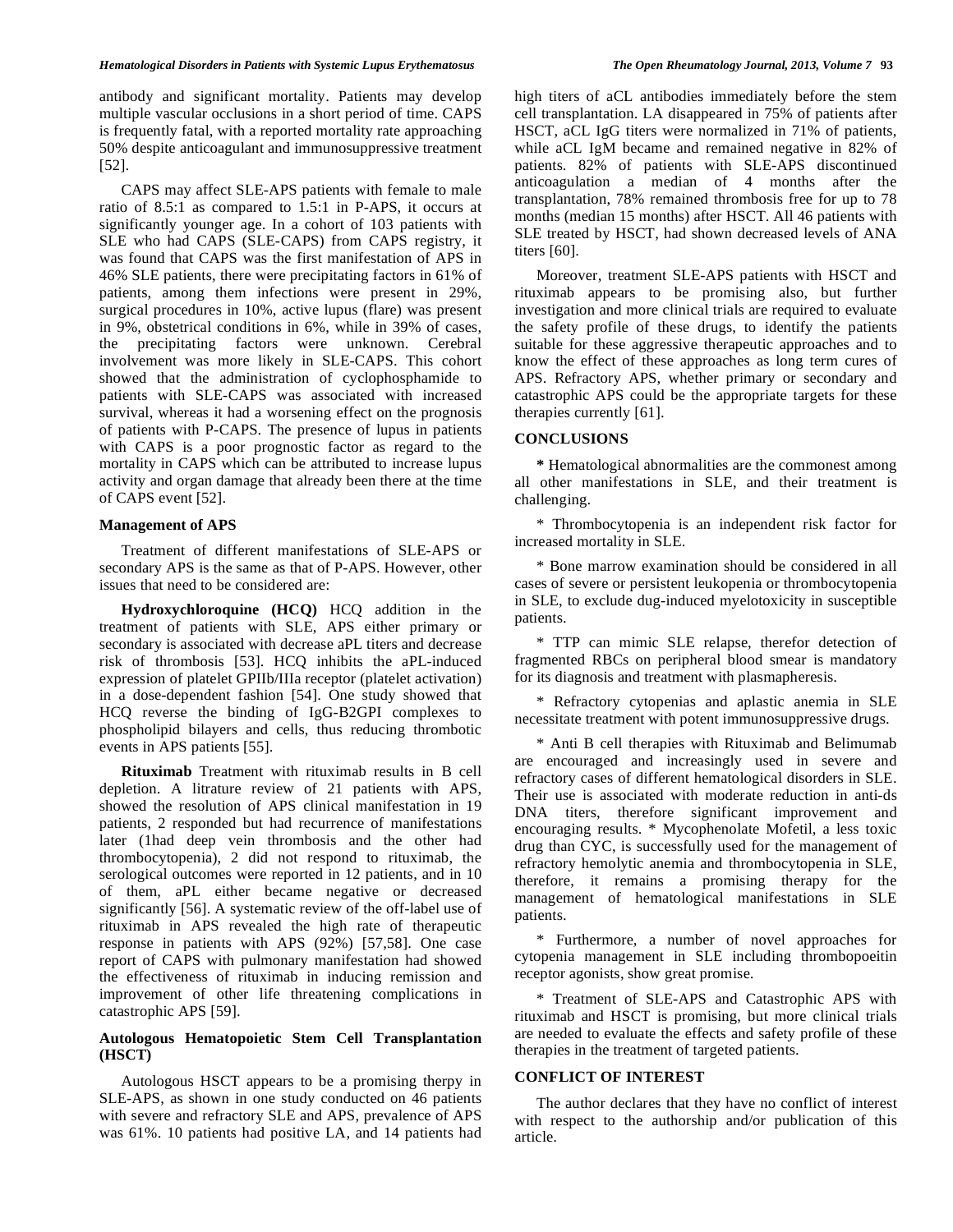### **ACKNOWLEDGEMENTS**

 The work to produce this review article is supported by Alzaidi's Chair of research in rheumatic diseases, Umm AlQura University, Makkah.

## **ABBREVIATIONS**

| SLE.           | $=$ Systemic Lupus Erythematosus                                                |
|----------------|---------------------------------------------------------------------------------|
| <b>APS</b>     | $=$ Anti Phospholipid Syndrome                                                  |
| <b>SLE-APS</b> | $=$ Secondary antiphospholipid syndrome that<br>associated with SLE             |
| P-APS          | $=$ Primary antiphospholipids syndrome                                          |
| <b>ACR</b>     | $=$ American College of Rheumatology                                            |
| aCL            | $=$ Anti cardiolipin antibodies                                                 |
| LA             | $=$ Lupus anticoagulant                                                         |
| ACD            | $=$ Anemia of chronic disease                                                   |
| <b>IDA</b>     | $=$ Iron deficiency anemia                                                      |
| <b>AIHA</b>    | = Autoimmune hemolytic anemia                                                   |
| <b>ECLAM</b>   | $=$ European Consensus Lupus Activity<br>Measurement                            |
| <b>PRCA</b>    | = Pure red cell aplasia                                                         |
| PA             | $=$ Pernicious anemia                                                           |
| <b>MAHA</b>    | $=$ Microangiopathic hemolytic anemia                                           |
| <b>ITP</b>     | $=$ Immune thrombocytopenic purpura                                             |
| TTP            | $=$ Thrombotic thrombocytopenic purpura                                         |
| <b>IFNs</b>    | $=$ Interferons                                                                 |
| <b>TNF</b>     | $=$ Tumor necrosis factor                                                       |
| TRAIL          | $=$ TNF-related apoptosis-induced ligand                                        |
| ADAMTS13       | $=$ A disintegrin-like and metalloprotease with<br>thrombospondin type 1repeats |
| <b>IVIG</b>    | $=$ Intravenous immunoglobulins                                                 |
| <b>MMF</b>     | $=$ Mycophenolate mofetil                                                       |
| CAPS           | $=$ Catastrophic antiphospholipid syndrome                                      |
| <b>HCQ</b>     | $=$ Hydroxychloroquine                                                          |
| <b>HSCT</b>    | $=$ Hematopiotic stem cells transplantation                                     |

#### **REFERENCES**

- [1] Al Arfaj AS, Khalil N. Clinical and immunological manifestations in 624 SLE patients in Saudi Arabia. Lupus 2009; 18(5): 465-73.
- [2] Nossent JC, Swaak AJ. Prevalence and significance of haematological abnormalities in patients with systemic lupus erythematosus. Q J Med 1991; 80: 605.
- [3] Keeling DM, Isenberg DA. Haematological manifestations of systemic lupus erythematosus. Blood Rev 1993; 7: 199-207.
- [4] Tan EM, Cohen AS, Fries JF, *et al*. The 1982 revised criteria for the classification of systemic lupus erythematosus. Arthritis Rheum 1982; 25(11): 1271-7
- [5] Hochberg MC. Updating the American College of Rheumatology revised criteria the classification of systemic lupus erythematosus. Arthritis Rheum 1997; 40(9): 1725
- [6] Lockshin MD. Update on antiphospholipid syndrome. Bull NYU Hosp Jt Dis 2006; 64(1-2): 57-9.
- [7] Sief AM, Hwang Y, Pierangeli SS. Management of the Antiphospholipid Syndrome: New Approaches. Int J Clin Rheumatol 2009; 4(5): 533-49.
- [8] Voulgarelis M, Kokoria SI, Ioannidisb JP, *et al*. Anaemia in systemic lupus erythematosus: aetiological profile and the role of erythropoietin. Ann Rheum Dis 2000; 59: 217-222.
- [9] Schur P H, Berliner N. Hematological manifestations of systemic lupus erythematosus in adults. USA : Up To Date 2012.
- [10] Schett G, Firbas U, Füreder W, *et al*. Decreased serum erythropoietin and its relation to antierythropoietin antibodies in anaemia of systemic lupus erythematosus. Rheumatology (Oxford) 2001; 40: 424-431.
- [11] Valladares G, Atisha-Fregoso Y, Richaud-Patin Y, *et al*. Diminished expression of complement regulatory proteins (CD55 and CD59) in lymphocytes from systemic lupus eyrthematosus patients with lymphopenia. Lupus 2006; 15: 600-5.
- [12] Ruiz-Arguelles A, Llorente L. The role of complement regulatory proteins (CD55 and CD59) in the pathogenesis on autoimmune hemocytopenias. Autoimmun Rev 2007; 6: 155-61.
- [13] Ronnblom L. Potential role of IFNa in adult lupus. Arthritis Res Ther 2010; 12(Suppl. 1): S3.
- [14] Hepburn AL, Narat S, Justin, Mason. The management of peripheral blood cytopenias in systemic lupus erythematosus. Oxford Rheumatol J 2010; 49: 2243-2254.
- [15] Wataru M, Masuki Y, Higashimoto I, *et al*. TNF-related apoptosis inducing ligand is involved in neutropenia of systemic lupus erythenatosus. Blood 2004; 104 (1) 184-91
- [16] Matínez-Baños D, Crispín JC, Lazo-Langner A, Sánchez-Guerrero J. Moderate and severe neutropenia in patients with systemic lupus erythematosus. Rheumatology (Oxford) 2006; 45: 994-998
- [17] Karpatkin S. Autoimmune thrombocytopenic purpura. Semin Hematol 1985; 22: 260-88.
- [18] Ziakas PD, Giannouli S, Zintzaras E, Tzioufas AG, Voulgarelis M. Lupus thrombocytopenia: clinical implications and prognostic significance. Ann Rheum Dis 2005; 64: 1366-9.
- [19] Enami T, Suzuki T, Ito S, Yoshimi A, *et al*. Successful Treatment of Refractory Thrombotic Thrombocytopenic Purpura with Cyclosporine and Corticosteroids in a Patient with Systemic Lupus Erythematosus and Antibodies to ADAMTS13. Jap J Intern Med 2007; 46 (13): 1033-1037
- [20] Perez CA, Abdo N, Shrestha A, Santos ES. Systemic Lupus Erythematosus Presenting as Thrombotic Thrombocytopenia Purpura: How Close Is Close Enough? Case Rep Med 2011 ; 2011 : 267508.
- [21] Kimberly RP. Pulse methylprednisolone in SLE. Clin Rheum Dis 1982; 8: 261-78.
- [22] Lurie DP, Kahaleh MB. Pulse corticosteroid therapy for refractory thrombocytopenia in systemic lupus erythematosus. J Rheumatol 1982; 9: 311-4.
- [23] Goebel KM, Gassel WD, Goebel FD. Evaluation of azathioprine in autoimmune thrombocytopenia and lupus erythematosus. Scand J Haematol 1973; 10(1): 28-34.
- [24] Abu-Shakra M, Shoenfeld Y. Azathioprine therapy for patients with systemic lupus erythematosus. Lupus 2001; 10: 152-3.
- [25] Griffiths B, Emery P. The treatment of lupus with cyclosporin A. Lupus 2001; 10: 165-70.
- [26] Manger K, Kalden JR, Manger B. Cyclosporin A in the treatment of systemic lupus erythematosus: results of an open clinical study. Br J Rheumatol 1996; 35: 669-75.
- [27] Quartuccio L, Sacco S, Franzolini N, Perin A, Ferraccioli G, De Vita S. Efficacy of cyclosporin-A in the long-term management of thrombocytopenia associated with systemic lupus erythematosus. Lupus 2006; 15: 76-9.
- [28] Arnal C, Piette JC, Leone J, *et al*. Treatment of severe immune thrombocytopenia associated with systemic lupus erythematosus: 59 cases. J Rheumatol 2002; 29: 75-83.
- [29] Jacobs P, Wood L, Dent DM. Splenectomy and the thrombocytopenia of systemic lupus erythematosus. Ann Intern Med 1986; 105: 971-2.
- [30] You YN, Tefferi A, Nagorney DM. Outcome of splenectomy for thrombocytopenia associated with systemic lupus erythematosus. Ann Surg 2004; 240: 286-92.
- [31] Maier WP, Gordon DS, Howard RF, *et al*. Intravenous immunoglobulin therapy in systemic lupus erythematosusassociated thrombocytopenia. Arthritis Rheum 1990; 33: 1233-9.
- [32] Levy Y, Sherer Y, Ahmed A, *et al*. A study of 20 SLE patients with intravenous immunoglobulin-clinical and serologic response. Lupus 1999; 8: 705-12.